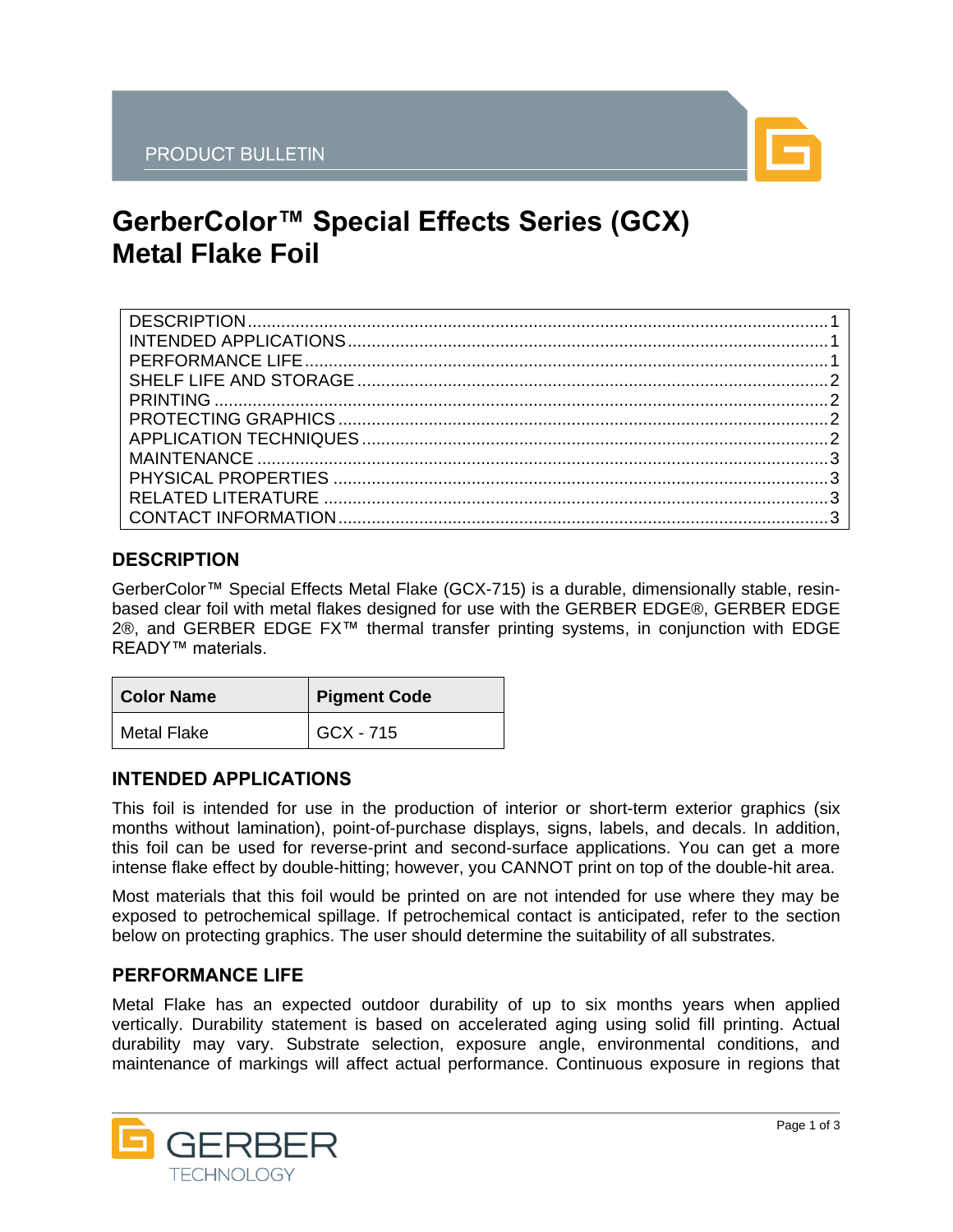experience maximum sunny days will result in decreased performance. This product is not recommended for horizontal applications.

## <span id="page-1-0"></span>**SHELF LIFE AND STORAGE**

Shelf life of GerberColor Foils is one year. GerberColor Foils, film, and printed graphics (with or without pre-mask) should be kept in a clean area free from excessive moisture and direct sunlight. Store foils at 40ºF to 90ºF (4ºC to 32ºC) and 40% to 60% humidity. When not in use, cartridges should be kept in their package sleeves.

#### <span id="page-1-1"></span>**PRINTING**

Halftone blends and fades are not recommended applications for Metal Flake Foil.

Metal Flake is compatible with all EDGE READY materials.

Metal Flake is compatible with the following GerberColor Series Foils: GerberColor Spot (GCS), GerberColor Process Pro™ CMYK (GCP), and GerberColor Transparent (GCT).

Metal Flake is not recommended for creating GerberColor Spectratone™ matches.

Recommended working environment is as follows:

- Operating temperature: 50ºF to 95ºF / 10ºC to 35ºC
- Recommended temperature for assured printing accuracy: 68ºF to 78ºF / 20ºC to 26ºC
- Operating humidity: 20% to 90% relative humidity, non-condensing (maximum range; actual range varies by material used)

#### <span id="page-1-2"></span>**PROTECTING GRAPHICS**

Gerber Technology offers products that are designed to protect vinyl and printed graphics.

Gerber Guard<sup> $M$ </sup> manufactured by 3M is a durable, dimensionally stable, glossy vinyl overlaminate. This film has a petrochemical-resistant construction and is intended to be used when markings may be exposed to petrochemical spillage and/or severe handling conditions.

Gerber UVGuard™ is a custom-formulated, 1-mil, clear, TEDLAR polyvinyl fluoride (PVF) laminating film designed to further expand the resistance to weathering of printed graphics up to five years.

Gerber UVGuard™ 9 manufactured by 3M is a 2-mil, glossy, clear, mildew-resistant, polyvinyl fluoride laminating film with a petrochemical-resistant adhesive system. It is designed to further expand the resistance to weathering of printed graphics up to nine years. Gerber UVGuard 9 has the highest protection from UV fade.

Gerber StrikeGuard™ is an 8.0-mil, clear, glossy overlaminate film designed for a variety of applications. This heavy-duty overlaminate film is ideal for the protection of graphics, up to two years, and is especially beneficial where printed graphics experience severe handling and forceful impact. Gerber StrikeGuard is not recommended in applications that require petrochemical protection or where additional UV or vandal resistance is desired.

#### <span id="page-1-3"></span>**APPLICATION TECHNIQUES**

Gerber standard tack application tape is required for all graphics produced with EDGE Series printers. Printed graphics should be allowed to cure for 15 minutes prior to the application of transfer tape.